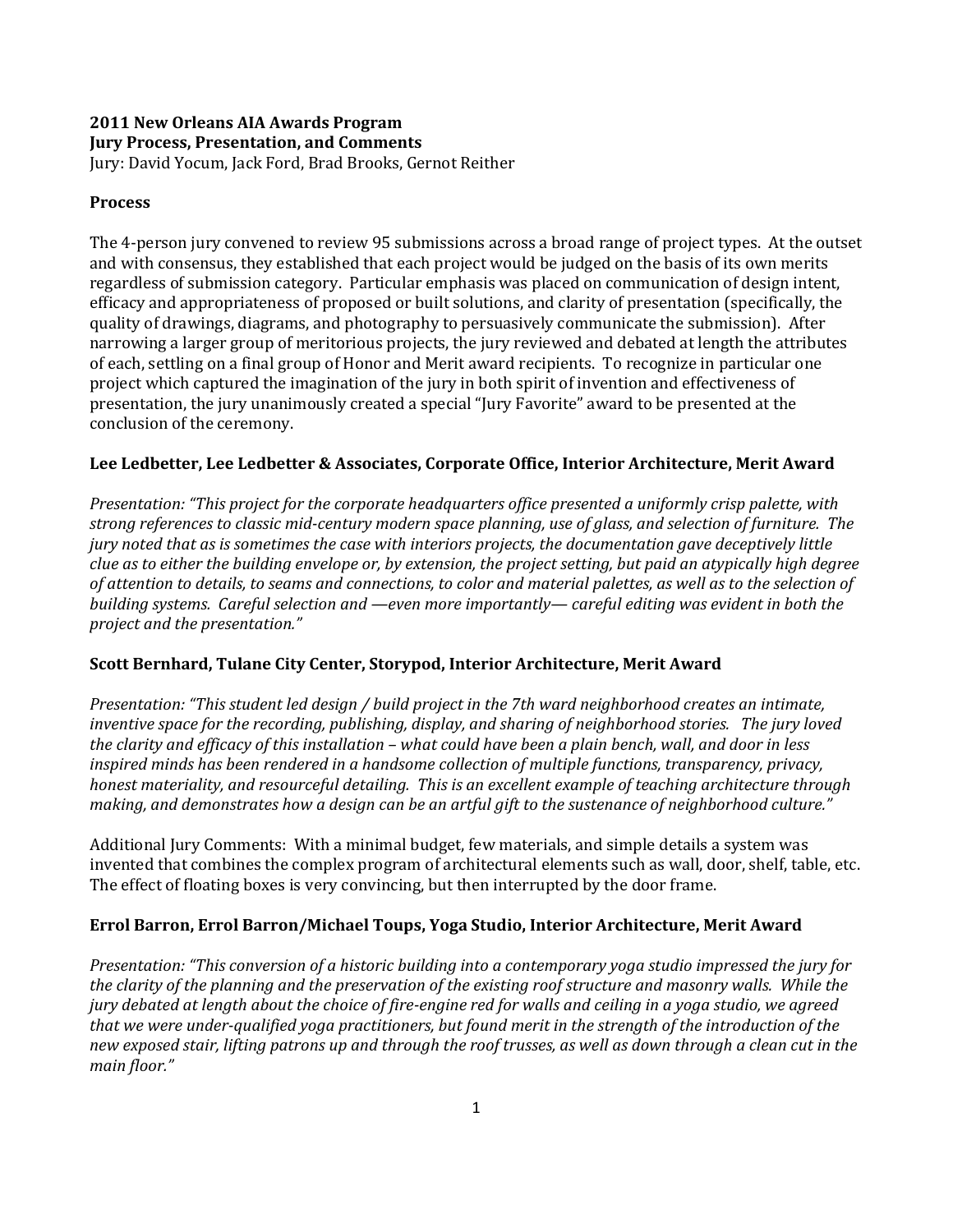Additional Jury Comments: Using the stair opening to create a vertical transparency and to connect spaces —not just through circulation but also visually— is very convincing. The detailing and the black paint of the stair allow for a very clear differentiation between new and existing.

### Cordula Roser Gray, Tulane City Center, Holly Grove Growers Market & Farm, Master Planning/Urban Design, Merit Award

Presentation: "In the Carrolton-Hollygrove Neighborhood, an area in desperate need of revitalization and direct incentives for healthy living, this project is a new Growers Market and Farm, providing an inviting and accessible setting, healthy food, a demonstration site for sustainable practices, and a jobs program for the immediate community. The jury felt that this was a pitch-perfect model of collaboration between a community development group, business enterprises, non-profit foundations, and a university, to inject not just fresh food, but fresh environmental and design vitality to a neighborhood in need. The jury noted that this was not just an effective design catalyst but an elegantly planned and realized project, with an appropriate economy of means."

### Cordula Roser Gray, Tulane City Center, A.L. Davis Park, Master Planning/Urban Design, Merit Award

Presentation: "The proposal for the remaking of an existing neighborhood park takes what is a rough-andtumble site of an open field and some basketball courts and introduces a finely textured collection of new activities, thresholds, built enclosures, canopies, and spatial definitions. The jury appreciated the feet-onthe-ground attitude of soliciting direct community involvement and design input, paired with a vision to create a community place that is greater than just the sum of its programmatic parts. The design leverages given conditions to their fullest while adding a rich layering of organization, material, and texture with a modest but coherent series of gestures."

Additional Jury Comments: This is a project that takes on programmatic elements that exhibit a wide range of scale, immediate surroundings that lack the legible fabric that's typical in much of New Orleans and, of course, budget limitations.

## David Waggonner, Waggonner & Ball Architects, Lafitte Greenway Sustain. Water Design, Master Plan/Urban Design, Honor Award

Presentation: "This proposal for a 3.1 mile greenway running North-South from Canal Boulevard to the French Quarter, intersecting the Bayou St. John along the way, envisions the adaptive re-vitalization of historic navigational canals and train right-of-ways into a cohesively interwoven bicycle, pedestrian, greenspace, and water-management system. The jury found confidence in the historical research, adaptation of proven Dutch principles of landscape and water design, and the celebration of a design attitude that prudently balances complex urban development with the realities of natural systems. This is exactly the type of integrated environmental and urban planning that fellow American cities need to commission, study, and implement."

Additional Jury Comments: To use water as the main organizational element in a master plan is a very powerful idea in the context of New Orleans location and history. The project addresses the complexity of master planning and explains of how the idea of the project might change the urban space of the city on multiple levels.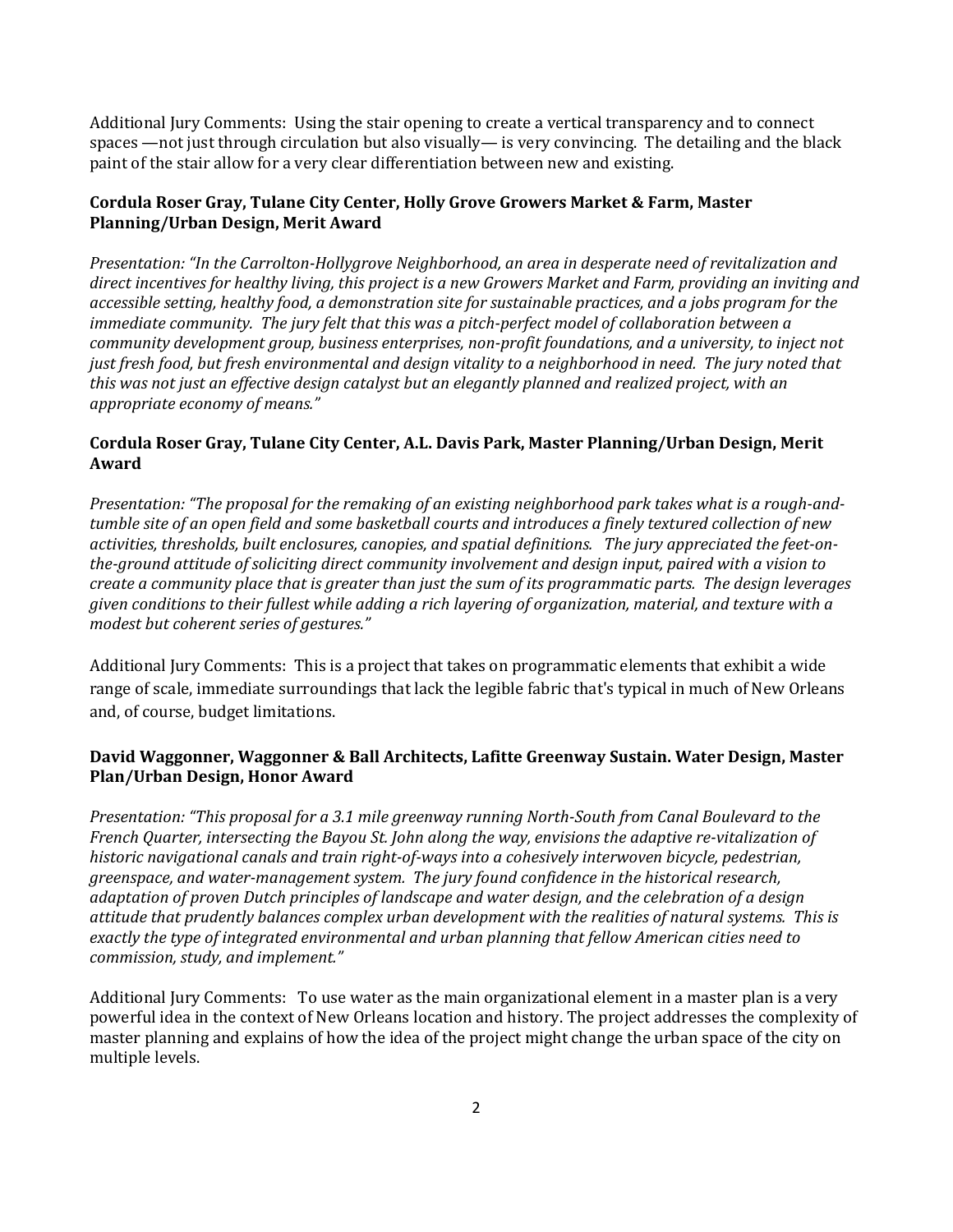One of the greatest ironies of being in New Orleans is that for a city both defined and confined by water, the presence of water remains hidden from daily experience. Given the disastrous results, repeated throughout its history, this project does far more than provide sustainable solutions for the challenges of urban hydrology. Unearthing old canals and waterways also brings back parts of the past that never should have been discarded. In doing for the city what the Mississippi does on a much larger scale, the Lafitte Greenway renews and celebrates the historic connection between the Lake and the French Quarter and —in today's terms— brings new energy to neighborhoods in need of connection and inclusion in the larger mapping of the city.

### Ammar Eloueini, AED Studio, Gutenmacher Apartment, Divine Detail, Merit Award

Presentation: "This proposal is for a single flight of stairs, and an associated guardrail. The jury noted that there were really two projects in this submission – one concept and materiality for the cantilevered orthogonal wood and Corian treads, and a distinctively different proposition in the planar cellular guard screen. One jury member noted that "It's the only project that is using the potential of digital fabrication tools to inform new architectural effects" while another jury member remained skeptical of the unresolved marriage of the two systems, in particular the actual attachment of the screen to the treads. Overall, the jury appreciated the intent of the staircase to articulate not just a gradient between two floors, but also between space-making strategies and techniques of craftsmanship."

### Judith Kinnard, Judith Kinnard with Tiffany Lin, SunShower SSIP House, Project

Presentation: "With limited financial means, and the challenging constraint of containerization, the architect for this project crafted a structure of appropriate scale, typology, and playfulness to meet the needs of emerging societies while adhering to smart sustainability strategies. The creation of the 'Sun-Shower' space as a place of both function and ceremony intensifies the relationship between people and nature and distinguishes this project from dozens of similar prototypes."

Additional Jury Comments: The project responds to the constraints of the competition to meet the needs of different building locations by suggesting a kit-of-parts approach that is successfully translated into a composition of elements and spaces.

One juror commented that, having seen the constraints of the competition brief and the company's existing project photos, it would be a challenge to come up with an engaging architectural solution that could still meet the needs of the various locations required. The design makes the most out of an ordinary kit-of-parts required by the program and manufacturing process, balancing that with a well-organized variety of spatial experience.

### Zachary Lamb, Crooked Works Architecture, Cart CoOp, Adaptive Reuse

Presentation: "This is an exceptionally well-presented and inventive solution to two problems: one, how to house one or more chickens, and two, how to restore our relationship as humans to the land, the environment, and food production to one which is more sustainable and healthy.

"The designers demonstrated artful formal composition skills using "found" items that could be repeated with predictable results. The simple bending of a piece of sheet metal produces not only a roof surface that sheds water, rebuffs wind, and protects the chicken, but also creates a joyful counterpoint between the solid arch and the filtered texture of the shopping cart.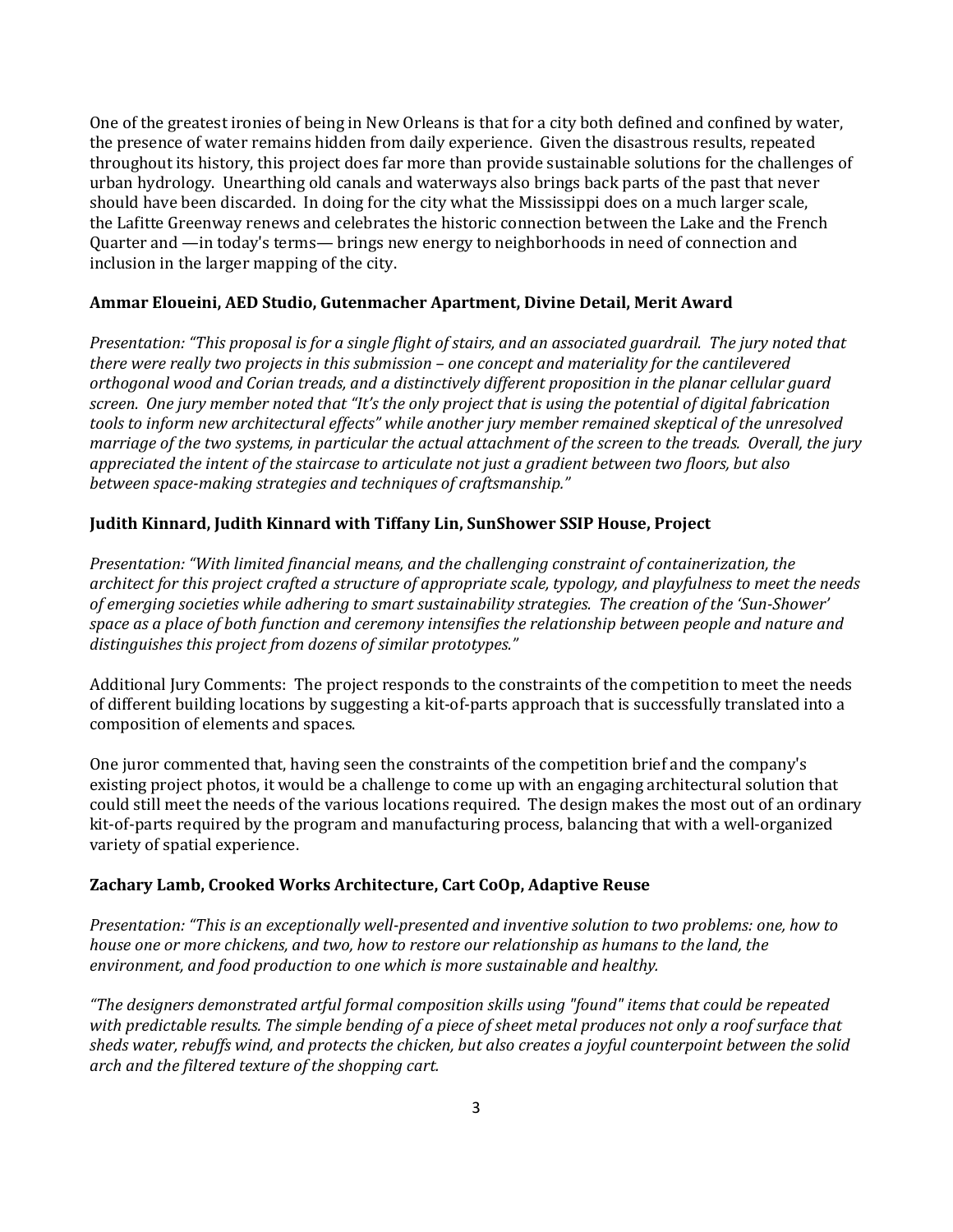"This project exhibited a clear and compelling design spirit of craft and humor as evidenced in the beautiful pattern of ventilation holes drilled in the plywood that not only allow for airflow, but also produce a pleasing pattern of dappled light within the interior space of the coop. The designers, sensitively and with restraint, introduced just the right amount of energy and playfulness to the composition with their color selection of red for the solid panel."

### Eskew+Dumez+Ripple, 930 Poydras Residential Tower, Architecture, Honor Award

Presentation: "To design a mid-rise residential tower over parking on a prominent boulevard for commerce in the CBD of New Orleans is a challenging proposition. With this project, the designers created a formal object with a powerful presence that enriches the streetscape where it resides among many non-descript commercial high-rise buildings and vacant lots.

"The jury debated, but in the end appreciated, the decision-making design process that led to a continuous skin from parking to residential programs, thus emphasizing the formal qualities of the structure rather than the programmatic. Particularly, the jury appreciated the public gathering space which transitions the residents from parking to their homes in a way that mimics traditional New Orleans neighborhood patterns and weaves the outdoor "courtyard" through the building to a public observation space visible from Poydras. This elegant move allows this function to be read from the exterior in a contemporary way and provides relief to the solid massing of the form.

"The jury found the skin to possess a captivating quality of changing opacity and transparency depending upon the time of day and atmospheric conditions as well as an interesting play between horizontality and verticality that is so often unaddressed in the omnipresent grids of the surrounding buildings."

Additional Jury Comments: Integrating a parking deck in an urban space is challenging. A continuous, elegant façade on the building front is used to create well developed, proportional relationships between the given program and the building block and between the block and the urban space. Introducing an elevated park between the parking deck and the apartments is a strong conceptual response to the given program.

Part of the responsibility of living in a city that has such a rich and plentiful variety of historical material, as well as complex and coherent ways of moving through it, is realizing the need to push continuously for new and even radical ways of interpreting that landscape. Situated along the city's corporate strip, the project's bold visual and formal statement "ups the ante" for high-profile projects, while respecting even improving upon— some of the city's best traditions, ranging from the scale and proportion of windows to the subtle networks that connect social and private space.

### Cordula Roser Gray, Tulane City Center, Holly Grove Pavilion, Architecture

Presentation: "On a small footprint and even smaller budget, this pavilion provides a literal expression of the various, salient features of community gardening in New Orleans, serving as both gateway and introduction to the goals of the organization. The project manages materials, details and hardware in an elegant way. Equally important is the evidence that there's a next generation of designers that realizes their role in the day-to-day needs of tomorrow's sustainable communities."

Additional Jury Comments: A simple program that is used as an opportunity to create a highly complex space, characterized by different levels of opacity and perspective effects.